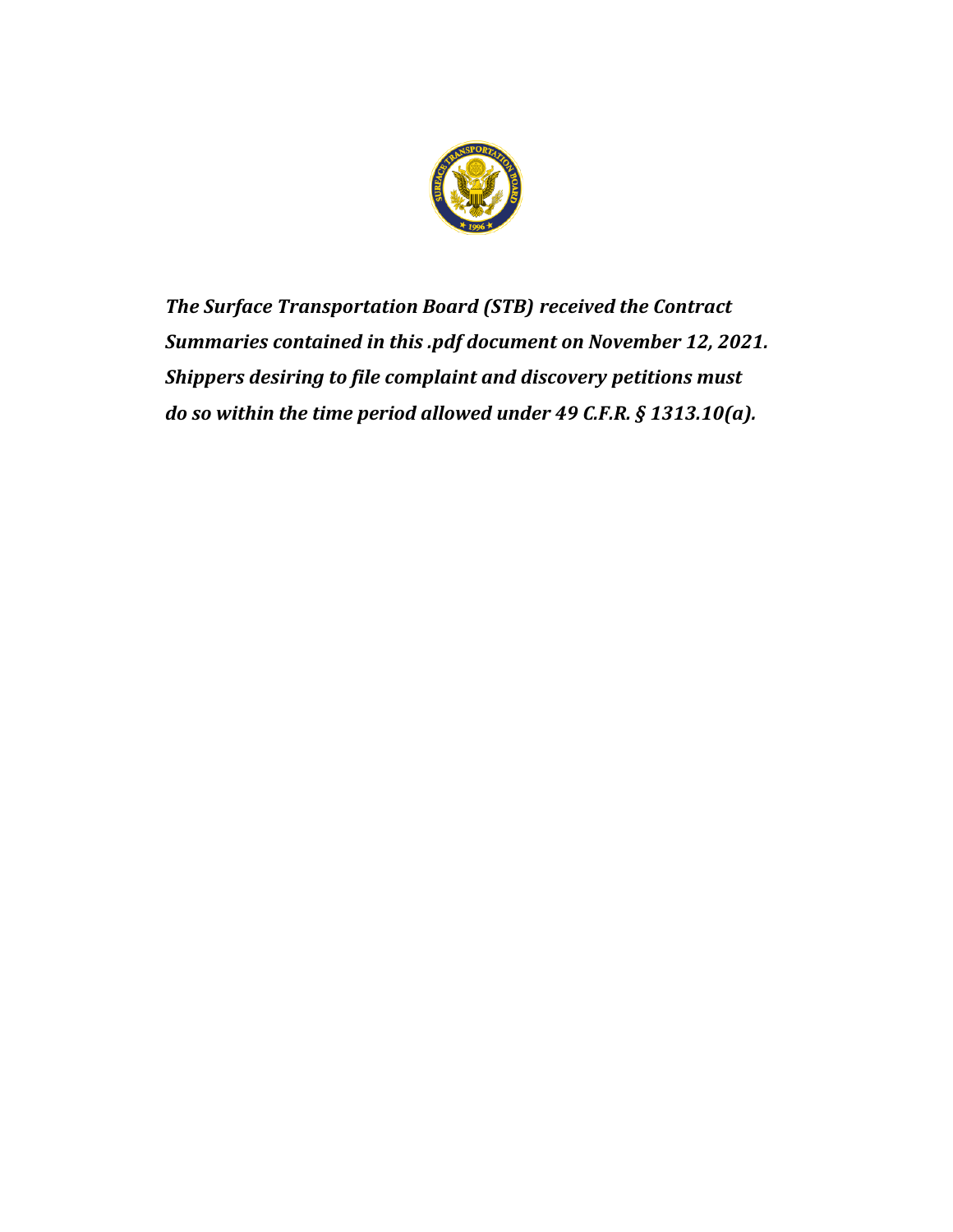**To: Tariffs Branch Issued By: Rae-Anne Sharp**

## **Surface Transportation Board National Conduct of Conduction Manager Pricing Services And American Conduct of Conduction Conduct Conduct Conduct And LONG FORM 1925 K Street, N.W. Norfolk Southern Corporation** 20 SHORT FORM **Washington, DC 20423-0001 650 West Peachtree Street NW Atlanta, GA 30308**

## **RATE AUTHORITY - NEW**

## **RATE AUTHORITY - RENEWALS**

| <b>STB</b><br><b>Contract</b> | <b>Amendment</b> | <b>Bureau</b> | <b>Authority</b><br><b>Nbr</b> | Section   Serie<br><b>Nbr</b> | - S         | <b>Previous</b><br><b>Series</b> | <b>Issue</b><br><b>Date</b> | <b>Previous</b><br><b>Issue Date</b> | <b>Expiration</b><br><b>Date</b> | <b>Previous</b><br><b>Expiration Date</b> | <b>Effective Date</b> | <b>Previous</b><br><b>Effective Date</b> | <b>Effective</b><br>/Expiratio | Origin                                                   | <b>Previous</b><br>Origin       | Origin<br>Change    | <b>Destination</b> | <b>Previous</b><br><b>Destination</b> | <b>Destinatio</b><br>n Change | <b>STCC</b> | <b>PrevSTC</b> | $(Y \text{ or } N)$ | STCC SHIPPER |  |
|-------------------------------|------------------|---------------|--------------------------------|-------------------------------|-------------|----------------------------------|-----------------------------|--------------------------------------|----------------------------------|-------------------------------------------|-----------------------|------------------------------------------|--------------------------------|----------------------------------------------------------|---------------------------------|---------------------|--------------------|---------------------------------------|-------------------------------|-------------|----------------|---------------------|--------------|--|
|                               |                  |               |                                |                               |             |                                  |                             |                                      |                                  |                                           |                       |                                          | n Date                         |                                                          |                                 | $(Y \text{ or } N)$ |                    |                                       | $(Y \text{ or } N)$           |             |                |                     |              |  |
|                               |                  |               |                                |                               |             |                                  |                             |                                      |                                  |                                           |                       |                                          | Change<br>$(Y \text{ or } N)$  |                                                          |                                 |                     |                    |                                       |                               |             |                |                     |              |  |
| <b>NS-C-1702A</b>             | 11               | <b>NSSC</b>   | 10913                          | $\overline{2}$                | $\mathsf Q$ | P                                | 11-02-2021                  | 10-08-2021                           | 11-30-2021                       | 10-31-2021                                | 10-01-2021            | 10-01-2021                               | $\mathbf{Y}$                   | ASHVILLE OH                                              | ASHVILLE OH                     | N                   | BELLEVUE OH        | <b>BELLEVUE OH</b>                    | N                             | 0114410     | 0114410        | N                   |              |  |
|                               |                  |               |                                |                               |             |                                  |                             |                                      |                                  |                                           |                       |                                          |                                | <b>BLISSFIELD MI</b>                                     | <b>BLISSFIELD MI</b>            |                     | DECATUR AL FT      | <b>DECATUR AL FT</b>                  |                               |             |                |                     |              |  |
|                               |                  |               |                                |                               |             |                                  |                             |                                      |                                  |                                           |                       |                                          |                                | CHICAGO IL<br>CLYDE OH DYER CLYDE OH DYER                | <b>CHICAGO IL</b>               |                     | <b>WAYNE IN</b>    | <b>WAYNE IN</b>                       |                               |             |                |                     |              |  |
|                               |                  |               |                                |                               |             |                                  |                             |                                      |                                  |                                           |                       |                                          |                                | OH EDGERTON   OH EDGERTON                                |                                 |                     |                    |                                       |                               |             |                |                     |              |  |
|                               |                  |               |                                |                               |             |                                  |                             |                                      |                                  |                                           |                       |                                          |                                | GRIGGSVILLE IL GRIGGSVILLE IL                            | IN FOSTORIA OH IN FOSTORIA OH   |                     |                    |                                       |                               |             |                |                     |              |  |
|                               |                  |               |                                |                               |             |                                  |                             |                                      |                                  |                                           |                       |                                          |                                | <b>HOMER IL</b>                                          | <b>HOMER IL</b>                 |                     |                    |                                       |                               |             |                |                     |              |  |
|                               |                  |               |                                |                               |             |                                  |                             |                                      |                                  |                                           |                       |                                          |                                | KINGSTON OH<br><b>MALDEN IN</b>                          | KINGSTON OH<br><b>MALDEN IN</b> |                     |                    |                                       |                               |             |                |                     |              |  |
|                               |                  |               |                                |                               |             |                                  |                             |                                      |                                  |                                           |                       |                                          |                                | MANSFIELD OH<br>MAUGANSVILL                              | MANSFIELD OH<br>MAUGANSVILL     |                     |                    |                                       |                               |             |                |                     |              |  |
|                               |                  |               |                                |                               |             |                                  |                             |                                      |                                  |                                           |                       |                                          |                                |                                                          | MD MAUMEE OH MD MAUMEE OH       |                     |                    |                                       |                               |             |                |                     |              |  |
|                               |                  |               |                                |                               |             |                                  |                             |                                      |                                  |                                           |                       |                                          |                                | <b>MILMINE IL</b><br>MONNETTE OH   MONNETTE OH           | <b>MILMINE IL</b>               |                     |                    |                                       |                               |             |                |                     |              |  |
|                               |                  |               |                                |                               |             |                                  |                             |                                      |                                  |                                           |                       |                                          |                                | MONTPELIER IN   MONTPELIER IN                            |                                 |                     |                    |                                       |                               |             |                |                     |              |  |
|                               |                  |               |                                |                               |             |                                  |                             |                                      |                                  |                                           |                       |                                          |                                | MONTPELIER OH MONTPELIER OH<br>NEW HAVEN IN NEW HAVEN IN |                                 |                     |                    |                                       |                               |             |                |                     |              |  |
|                               |                  |               |                                |                               |             |                                  |                             |                                      |                                  |                                           |                       |                                          |                                | PAYNE OH                                                 | PAYNE OH                        |                     |                    |                                       |                               |             |                |                     |              |  |
|                               |                  |               |                                |                               |             |                                  |                             |                                      |                                  |                                           |                       |                                          |                                | <b>READING MI</b><br>SOUTH MILFORD SOUTH MILFORD         | <b>READING MI</b>               |                     |                    |                                       |                               |             |                |                     |              |  |
|                               |                  |               |                                |                               |             |                                  |                             |                                      |                                  |                                           |                       |                                          |                                | IN TERRE<br><b>COUPEE IN</b>                             | IN TERRE<br><b>COUPEE IN</b>    |                     |                    |                                       |                               |             |                |                     |              |  |
|                               |                  |               |                                |                               |             |                                  |                             |                                      |                                  |                                           |                       |                                          |                                | THOMASTON                                                | <b>THOMASTON</b>                |                     |                    |                                       |                               |             |                |                     |              |  |
|                               |                  |               |                                |                               |             |                                  |                             |                                      |                                  |                                           |                       |                                          |                                | CKIN IN TOLEDO CKIN IN TOLEDO<br>OH WALDO OH             | OH WALDO OH                     |                     |                    |                                       |                               |             |                |                     |              |  |
|                               |                  |               |                                |                               |             |                                  |                             |                                      |                                  |                                           |                       |                                          |                                | WATERLOO IN WATERLOO IN                                  |                                 |                     |                    |                                       |                               |             |                |                     |              |  |
|                               |                  |               |                                |                               |             |                                  |                             |                                      |                                  |                                           |                       |                                          |                                | WHITE PIGEON   WHITE PIGEON<br>MI WINCHESTER             | MI WINCHESTER                   |                     |                    |                                       |                               |             |                |                     |              |  |
|                               |                  |               |                                |                               |             |                                  |                             |                                      |                                  |                                           |                       |                                          |                                | CCET OH                                                  | CCET OH                         |                     |                    |                                       |                               |             |                |                     |              |  |
|                               |                  |               |                                |                               |             |                                  |                             |                                      |                                  |                                           |                       |                                          |                                |                                                          |                                 |                     |                    |                                       |                               |             |                |                     |              |  |
|                               |                  |               |                                |                               |             |                                  |                             |                                      |                                  |                                           |                       |                                          |                                |                                                          |                                 |                     |                    |                                       |                               |             |                |                     |              |  |
|                               |                  |               |                                |                               |             |                                  |                             |                                      |                                  |                                           |                       |                                          |                                |                                                          |                                 |                     |                    |                                       |                               |             |                |                     |              |  |
|                               |                  |               |                                |                               |             |                                  |                             |                                      |                                  |                                           |                       |                                          |                                |                                                          |                                 |                     |                    |                                       |                               |             |                |                     |              |  |

| <b>STB</b><br><b>Contract</b> | <b>Amendment</b> | <b>Bureau</b> | <b>Authority Nbr</b> | <b>Section Nbr</b> | <b>Series</b> | <b>Issue Dt</b> | <b>Expiration Dt</b> | <b>Effective Dt</b> | Origin                | <b>Destination</b>  | <b>STCC</b> | <b>Carrier Name</b>                                                                                                                                                                                                                                                      | <b>Shipper</b>                                |
|-------------------------------|------------------|---------------|----------------------|--------------------|---------------|-----------------|----------------------|---------------------|-----------------------|---------------------|-------------|--------------------------------------------------------------------------------------------------------------------------------------------------------------------------------------------------------------------------------------------------------------------------|-----------------------------------------------|
| NS-C-<br>1610H                |                  | <b>NSSC</b>   | 537                  |                    |               | 11-01-2021      | 05-31-2022           | 10-29-2021          | <b>GENEVA FGLK NY</b> | <b>NEW HAVEN VT</b> | 0113700     | <b>NORFOLK SOUTHERN</b><br><b>RAILWAY COMPANY AND</b><br><b>CONSOLIDATED</b><br><b>SUBSIDIARIES</b><br>650 W PEACHTREE ST<br>NW, ATLANTA, GA 30308<br>Vermont Railway, Inc.,<br>One Railway Lane,<br>Burlington, VT 05401                                                | <b>THE</b><br><b>DELONG</b><br><b>COMPANY</b> |
| <b>NS-C-16101</b>             |                  | <b>NSSC</b>   | 537                  | 10                 |               | 11-03-2021      | 05-31-2022           | 11-01-2021          | <b>YORK NY</b>        | <b>CULPEPER VA</b>  | 0113710     | <b>NORFOLK SOUTHERN</b><br><b>RAILWAY COMPANY AND</b><br><b>CONSOLIDATED</b><br><b>SUBSIDIARIES</b><br>650 W PEACHTREE ST<br>NW, ATLANTA, GA 30308<br><b>Rochester &amp; Southern</b><br>Railroad, Inc.<br>1200-C Scottsville Road,<br>Suite 200, Rochester, NY<br>14624 | THE<br><b>DELONG</b><br><b>COMPANY</b>        |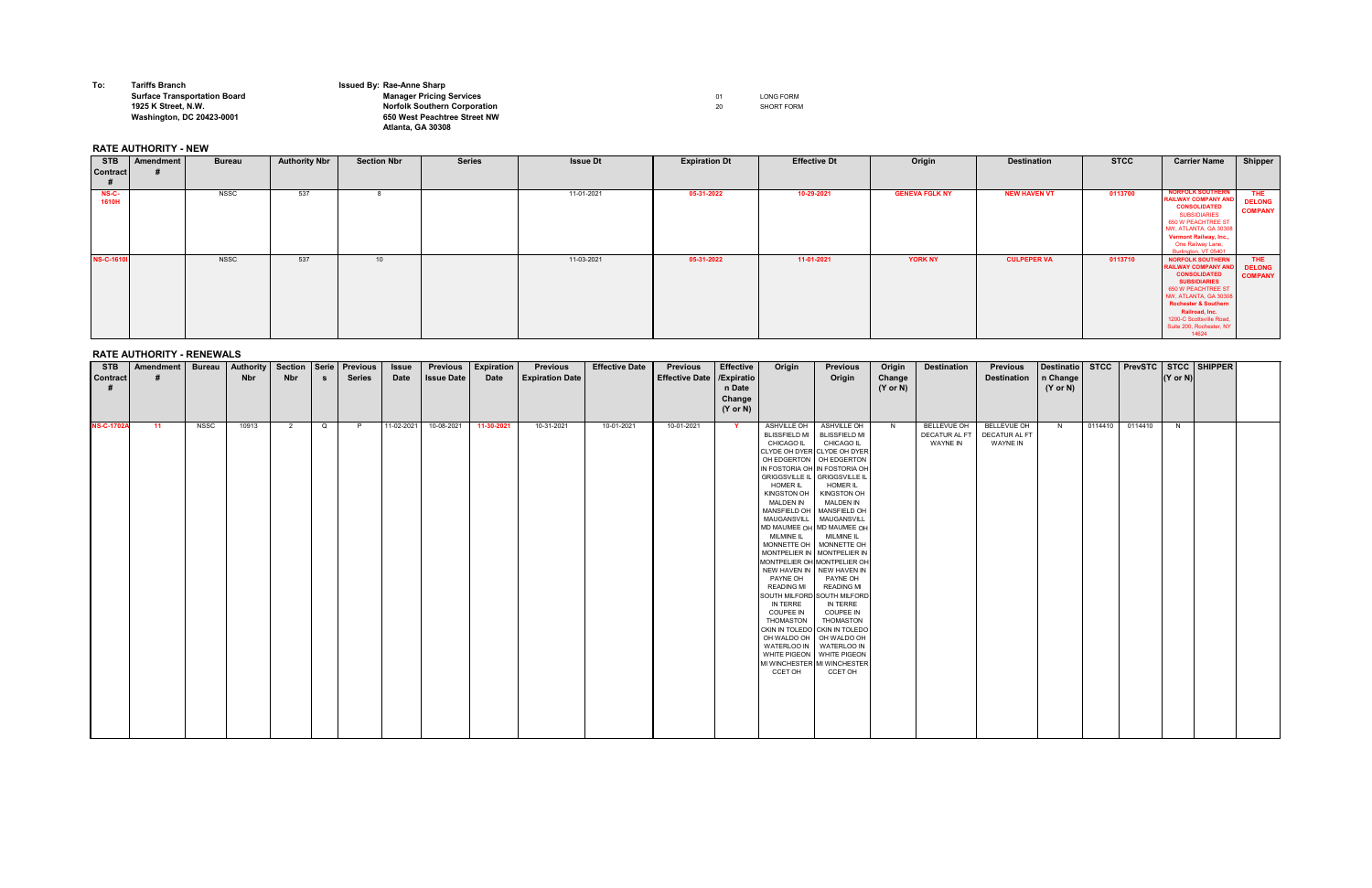| NS-C-1701 | -16  | NSSC | 13727 |   |              | 11-04-2021 | 08-01-2021 | 07-31-2022 | 07-31-2022 | 08-01-2021 | 08-01-2021 |   | <b>CHICAGO IL</b>                                  | <b>CHICAGO IL</b>                             | N. |                                           | ADRIAN ADBF MI ADRIAN ADBF MI                                     |  | <sub>N</sub> |  |
|-----------|------|------|-------|---|--------------|------------|------------|------------|------------|------------|------------|---|----------------------------------------------------|-----------------------------------------------|----|-------------------------------------------|-------------------------------------------------------------------|--|--------------|--|
|           |      |      |       |   |              |            |            |            |            |            |            |   | <b>CINCINNATI OH</b>                               | <b>CINCINNATI OH</b>                          |    | <b>ADRIAN MI</b>                          | <b>ADRIAN MI</b>                                                  |  |              |  |
|           |      |      |       |   |              |            |            |            |            |            |            |   | DAWSON GA                                          | DAWSON GA                                     |    | ALTAVISTA VA                              | ALTAVISTA VA                                                      |  |              |  |
|           |      |      |       |   |              |            |            |            |            |            |            |   | DECATUR IL DES DECATUR IL DES                      |                                               |    |                                           | ANDERSON PKHP ANDERSON PKHP                                       |  |              |  |
|           |      |      |       |   |              |            |            |            |            |            |            |   | <b>MOINES IA</b>                                   | MOINES IA                                     |    |                                           | SC ANDERSON SC SC ANDERSON SC                                     |  |              |  |
|           |      |      |       |   |              |            |            |            |            |            |            |   | <b>DETROIT MI</b><br>EAST ST LOUIS   EAST ST LOUIS | <b>DETROIT MI</b>                             |    | <b>BERWICK PA</b><br><b>BIRMINGHAM AL</b> | <b>BERWICK PA</b><br><b>BIRMINGHAM AL</b>                         |  |              |  |
|           |      |      |       |   |              |            |            |            |            |            |            |   | IL FOSTORIA OH IL FOSTORIA OH                      |                                               |    | CHAMBERSBUR                               | <b>CHAMBERSBUR</b>                                                |  |              |  |
|           |      |      |       |   |              |            |            |            |            |            |            |   | FRANKFORT IN FRANKFORT IN                          |                                               |    | PA CHICAGO                                | PA CHICAGO                                                        |  |              |  |
|           |      |      |       |   |              |            |            |            |            |            |            |   | <b>GARDEN CITY</b>                                 | <b>GARDEN CITY</b>                            |    | ASHLAND AVE IL                            | ASHLAND AVE IL                                                    |  |              |  |
|           |      |      |       |   |              |            |            |            |            |            |            |   | <b>GA KANSAS CITY GA KANSAS CITY</b>               |                                               |    | <b>CHICAGO IL</b>                         | CHICAGO IL                                                        |  |              |  |
|           |      |      |       |   |              |            |            |            |            |            |            |   | <b>MO KERSHAW</b>                                  | <b>MO KERSHAW</b>                             |    | CLEVELAND OH                              | CLEVELAND OH                                                      |  |              |  |
|           |      |      |       |   |              |            |            |            |            |            |            |   | SC MEMPHIS TN SC MEMPHIS TN                        |                                               |    |                                           | COLUMBUS CUOH COLUMBUS CUOH                                       |  |              |  |
|           |      |      |       |   |              |            |            |            |            |            |            |   | <b>MEXICO MO</b><br>NEW ORLEANS NEW ORLEANS        | <b>MEXICO MO</b>                              |    | OH                                        | OH<br>CONSTITUTION GA CONSTITUTION GA                             |  |              |  |
|           |      |      |       |   |              |            |            |            |            |            |            |   | LA QUINCY IL                                       | LA QUINCY IL                                  |    | <b>DAWSON GA</b>                          | <b>DAWSON GA</b>                                                  |  |              |  |
|           |      |      |       |   |              |            |            |            |            |            |            |   | SAVANNAH GA   SAVANNAH GA                          |                                               |    |                                           | DECATUR IL DES   DECATUR IL DES                                   |  |              |  |
|           |      |      |       |   |              |            |            |            |            |            |            |   | <b>STUARTS DRAFT</b>                               | TSTUARTS DRAFT                                |    |                                           | MOINES IA EAST   MOINES IA EAST                                   |  |              |  |
|           |      |      |       |   |              |            |            |            |            |            |            |   | VA VALDOSTA                                        | VA VALDOSTA                                   |    |                                           | ST LOUIS IL ERIE   ST LOUIS IL ERIE                               |  |              |  |
|           |      |      |       |   |              |            |            |            |            |            |            |   | <b>GA</b>                                          | <b>GA</b>                                     |    |                                           | PA FOREST PARK   PA FOREST PARK                                   |  |              |  |
|           |      |      |       |   |              |            |            |            |            |            |            |   |                                                    |                                               |    |                                           | GA FRANKFORT IN GA FRANKFORT IN                                   |  |              |  |
|           |      |      |       |   |              |            |            |            |            |            |            |   |                                                    |                                               |    | FT WAYNE IN                               | FT WAYNE IN<br>GAINESVILLE GA   GAINESVILLE GA                    |  |              |  |
|           |      |      |       |   |              |            |            |            |            |            |            |   |                                                    |                                               |    |                                           | GREENSBORO NC GREENSBORO NO                                       |  |              |  |
|           |      |      |       |   |              |            |            |            |            |            |            |   |                                                    |                                               |    | HILLSIDE NJ                               | <b>HILLSIDE NJ</b>                                                |  |              |  |
|           |      |      |       |   |              |            |            |            |            |            |            |   |                                                    |                                               |    | <b>IVORYDALE OH</b>                       | <b>IVORYDALE OH</b>                                               |  |              |  |
|           |      |      |       |   |              |            |            |            |            |            |            |   |                                                    |                                               |    |                                           | JACKSONVILLE IL JACKSONVILLE IL                                   |  |              |  |
|           |      |      |       |   |              |            |            |            |            |            |            |   |                                                    |                                               |    |                                           | KANSAS CITY MO   KANSAS CITY MO                                   |  |              |  |
|           |      |      |       |   |              |            |            |            |            |            |            |   |                                                    |                                               |    |                                           | KINGS MOUNTAIN LEXINGTON RJCC                                     |  |              |  |
|           |      |      |       |   |              |            |            |            |            |            |            |   |                                                    |                                               |    | <b>NC LEXINGTON</b><br>RJCC KY LINDE TN   | KY LINDE TN<br><b>MEMPHIS TN</b>                                  |  |              |  |
|           |      |      |       |   |              |            |            |            |            |            |            |   |                                                    |                                               |    | <b>MEMPHIS TN</b>                         | <b>MERIDIAN MS</b>                                                |  |              |  |
|           |      |      |       |   |              |            |            |            |            |            |            |   |                                                    |                                               |    | <b>MERIDIAN MS</b>                        | <b>MEXICO MO</b>                                                  |  |              |  |
|           |      |      |       |   |              |            |            |            |            |            |            |   |                                                    |                                               |    | <b>MEXICO MO</b>                          | <b>MIDWEST</b>                                                    |  |              |  |
|           |      |      |       |   |              |            |            |            |            |            |            |   |                                                    |                                               |    | MIDWEST                                   | PORTAGE IN NEW                                                    |  |              |  |
|           |      |      |       |   |              |            |            |            |            |            |            |   |                                                    |                                               |    | PORTAGE IN NEW                            | ORLEANS LA                                                        |  |              |  |
|           |      |      |       |   |              |            |            |            |            |            |            |   |                                                    |                                               |    | ORLEANS LA                                | <b>ORANGEBURG SC</b><br>ORANGEBURG SC PAINESVILLE OH              |  |              |  |
|           |      |      |       |   |              |            |            |            |            |            |            |   |                                                    |                                               |    | PAINESVILLE OH                            | <b>PORT NEWARK</b>                                                |  |              |  |
|           |      |      |       |   |              |            |            |            |            |            |            |   |                                                    |                                               |    |                                           |                                                                   |  |              |  |
| NS-C-1700 | - 16 | NSSC | 17050 | D | $\mathbf{C}$ | 11-05-2021 | 10-31-2021 | 09-30-2022 | 09-30-2019 | 10-01-2021 | 10-01-2021 | N | CHARLESTON   CHARLESTON                            |                                               | N. |                                           | ADRIAN ADBF MI ADRIAN ADBF MI                                     |  | N.           |  |
|           |      |      |       |   |              |            |            |            |            |            |            |   |                                                    | SC CHARLOTTE SC CHARLOTTE                     |    | <b>ALTAVISTA VA</b>                       | <b>BIRMINGHAM AL</b>                                              |  |              |  |
|           |      |      |       |   |              |            |            |            |            |            |            |   | NC CHICAGO IL NC CHICAGO IL                        |                                               |    |                                           | ANDERSON PKHP BOYCE TN                                            |  |              |  |
|           |      |      |       |   |              |            |            |            |            |            |            |   | DES MOINES IA DES MOINES IA                        |                                               |    |                                           | SC CHARLOTTE BUFFALO NY                                           |  |              |  |
|           |      |      |       |   |              |            |            |            |            |            |            |   | FAYETTEVILLE FAYETTEVILLE                          |                                               |    | NC                                        | CHARLOTTE NC                                                      |  |              |  |
|           |      |      |       |   |              |            |            |            |            |            |            |   | NC GAINESVILLE NC GAINESVILLE<br><b>GA GARDEN</b>  | <b>GA GARDEN</b>                              |    | CHATTANOOGA<br>TN CHICAGO                 | CHATTANOOGA<br>TN CHICAGO IL                                      |  |              |  |
|           |      |      |       |   |              |            |            |            |            |            |            |   | CITY GA GIBSON CITY GA GIBSON                      |                                               |    | ASHLAND AVE IL                            | <b>CINCINNATI OH</b>                                              |  |              |  |
|           |      |      |       |   |              |            |            |            |            |            |            |   | CITY IL GRIFFITH CITY IL GRIFFITH                  |                                               |    | <b>CHICAGO IL</b>                         | <b>CLARE OH</b>                                                   |  |              |  |
|           |      |      |       |   |              |            |            |            |            |            |            |   |                                                    | NC KANSAS CITY NC KANSAS CITY                 |    | <b>CINCINNATI OH</b>                      | <b>COLUMBUS CUOH</b>                                              |  |              |  |
|           |      |      |       |   |              |            |            |            |            |            |            |   | MO LAFAYETTE   MO LAFAYETTE                        |                                               |    | CLARE OH                                  | OH COLUMBUS                                                       |  |              |  |
|           |      |      |       |   |              |            |            |            |            |            |            |   | <b>NORTH</b>                                       | IN MEMPHIS TN   IN MEMPHIS TN<br><b>NORTH</b> |    | <b>CLAYPOOL IN</b>                        | OH<br>COLUMBUS CUOH CONSTITUTION GA                               |  |              |  |
|           |      |      |       |   |              |            |            |            |            |            |            |   |                                                    | CHARLESTON   CHARLESTON                       |    |                                           | OH COLUMBUS   DECATUR IL DES                                      |  |              |  |
|           |      |      |       |   |              |            |            |            |            |            |            |   | <b>SC</b>                                          | SC                                            |    | OH                                        | <b>MOINES IA</b>                                                  |  |              |  |
|           |      |      |       |   |              |            |            |            |            |            |            |   |                                                    | ORANGEBURG   ORANGEBURG                       |    |                                           | CONSTITUTION GA DORAVILLE GA                                      |  |              |  |
|           |      |      |       |   |              |            |            |            |            |            |            |   | <b>SC PORT</b>                                     | SC PORT                                       |    | <b>DECATUR IL</b>                         | <b>EAST ST LOUIS IL</b>                                           |  |              |  |
|           |      |      |       |   |              |            |            |            |            |            |            |   | NEWARK<br>ELIZABE NJ                               | NEWARK<br>ELIZABE NJ                          |    | EAST ST LOUIS IL                          | DORAVILLE GA ERIE PA FAIRLESS<br><b>TYBR PA</b>                   |  |              |  |
|           |      |      |       |   |              |            |            |            |            |            |            |   | SAVANNAH GA                                        | SAVANNAH GA                                   |    | <b>ERIE PA</b>                            | <b>FAYETTEVILLE NC</b>                                            |  |              |  |
|           |      |      |       |   |              |            |            |            |            |            |            |   | SOUTH                                              | SOUTH                                         |    |                                           | <b>FAYETTEVILLE NC</b> GAINESVILLE GA                             |  |              |  |
|           |      |      |       |   |              |            |            |            |            |            |            |   | DANVILLE PA                                        | DANVILLE PA                                   |    | GAINESVILLE GA                            | <b>GRIFFITH NC</b>                                                |  |              |  |
|           |      |      |       |   |              |            |            |            |            |            |            |   |                                                    |                                               |    | <b>GRIFFITH NC</b>                        | <b>HAGERSTOWN</b>                                                 |  |              |  |
|           |      |      |       |   |              |            |            |            |            |            |            |   |                                                    |                                               |    | <b>HAMMOND IN</b>                         | <b>MD HAMMOND IN</b>                                              |  |              |  |
|           |      |      |       |   |              |            |            |            |            |            |            |   |                                                    |                                               |    | <b>IVORYDALE OH</b><br>JACKSONVILLE IL    | <b>HEBRON NC</b>                                                  |  |              |  |
|           |      |      |       |   |              |            |            |            |            |            |            |   |                                                    |                                               |    | KANSAS CITY MO                            | <b>IVORYDALE OH</b><br>JACKSONVILLE IL                            |  |              |  |
|           |      |      |       |   |              |            |            |            |            |            |            |   |                                                    |                                               |    | <b>LAUREL MS</b>                          | KANSAS CITY MO                                                    |  |              |  |
|           |      |      |       |   |              |            |            |            |            |            |            |   |                                                    |                                               |    | MCDONOUGH GA                              | <b>KEARNY NJ</b>                                                  |  |              |  |
|           |      |      |       |   |              |            |            |            |            |            |            |   |                                                    |                                               |    | <b>MEMPHIS TN</b>                         | <b>MEMPHIS TN</b>                                                 |  |              |  |
|           |      |      |       |   |              |            |            |            |            |            |            |   |                                                    |                                               |    | <b>MERIDIAN MS</b>                        | <b>MERIDIAN MS</b>                                                |  |              |  |
|           |      |      |       |   |              |            |            |            |            |            |            |   |                                                    |                                               |    | MORRISVILLE PA                            | <b>MORRIS PLAINS</b>                                              |  |              |  |
|           |      |      |       |   |              |            |            |            |            |            |            |   |                                                    |                                               |    |                                           | NEW ORLEANS LA NJ MORRISTOWN                                      |  |              |  |
|           |      |      |       |   |              |            |            |            |            |            |            |   |                                                    |                                               |    |                                           | NORCROSS GA NJ MORRISVILLE                                        |  |              |  |
|           |      |      |       |   |              |            |            |            |            |            |            |   |                                                    |                                               |    |                                           | PEORIA IL SIDNEY   PA MOUNDVILLE<br>OH VALDOSTA GA AL NEW ORLEANS |  |              |  |
|           |      |      |       |   |              |            |            |            |            |            |            |   |                                                    |                                               |    |                                           | <b>WOOSTER RJCL</b> LA NORCROSS GA                                |  |              |  |
|           |      |      |       |   |              |            |            |            |            |            |            |   |                                                    |                                               |    | OH                                        | <b>SAVANNAH GA</b><br><b>SIDNEY OH</b>                            |  |              |  |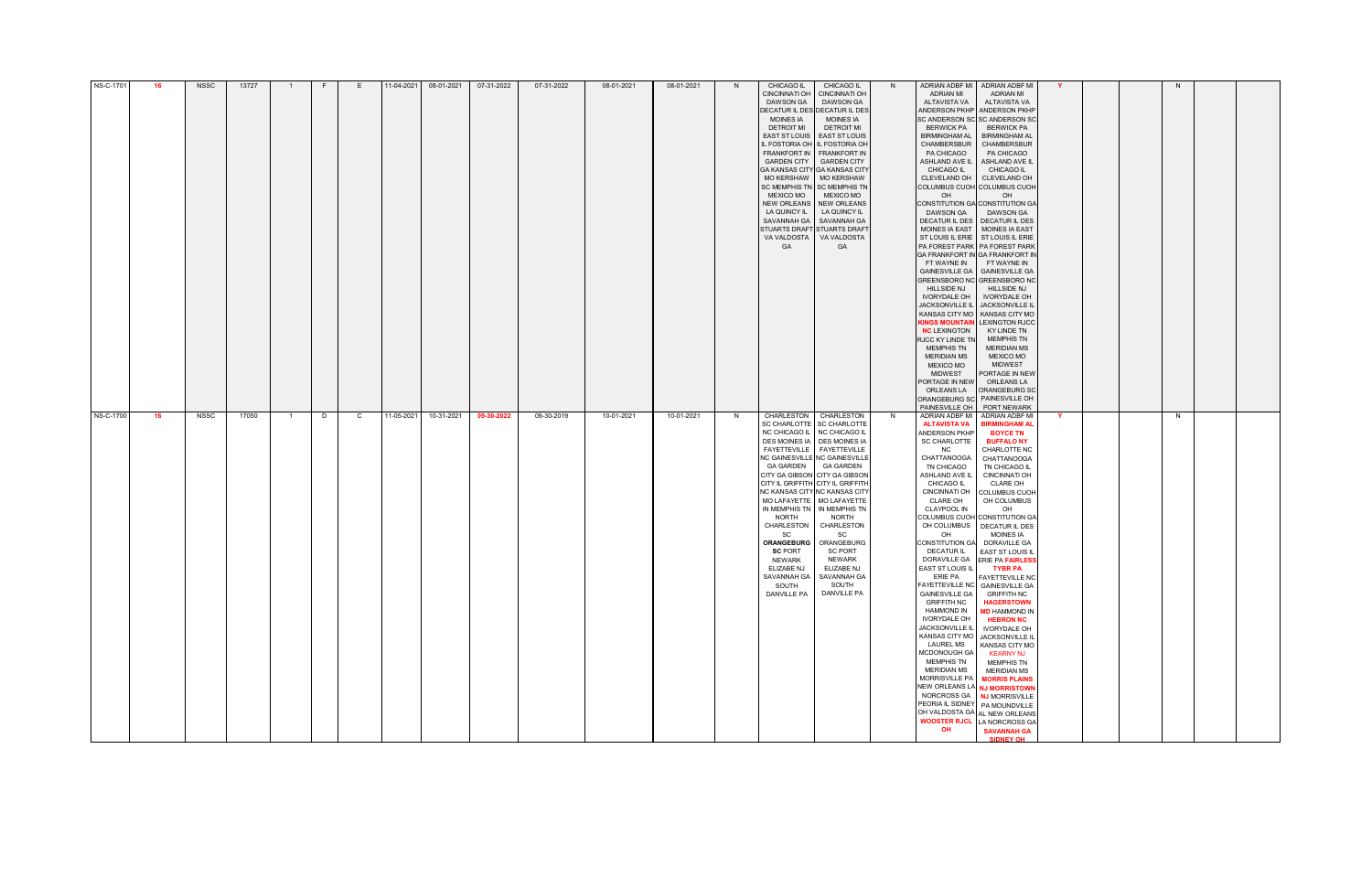| <b>NS-C-16910</b>  |      | <b>NSSC</b> | 19309 |                |          |         | 11-05-2021 | 10-07-2021            | 09-30-2022 | 10-31-2021 | 11-01-2021 | 01-01-2021 |              | <b>BOSCOBEL WI</b><br><b>BRODHEAD WI</b><br>COTTAGE<br><b>GROVE WI</b><br><b>DARIEN WI</b><br>DEANSVILLE WI<br><b>HORICON WI</b><br>MUSCODA WI<br><b>ORFORDVILLE</b><br>WI OSHKOSH WI WI OSHKOSH W<br>RIPON WI ROCK RIPON WI ROCK<br>SPRINGS WI<br>WHITEWATER<br>WI ZENDA WI                                                                                                                                                                                                                                                                                                                                                                                                                                                                                                                                                                                                                                                                                                                                                                     | <b>BOSCOBEL WI</b><br><b>BRODHEAD WI</b><br>COTTAGE<br><b>GROVE WI</b><br>DARIEN WI<br><b>DEANSVILLE WI</b><br><b>HORICON WI</b><br>MUSCODA WI<br>ORFORDVILLE<br>SPRINGS WI<br>WHITEWATER<br>WI ZENDA WI | N        | <b>CLAYPOOL IN</b>                                                                                                                                                      | <b>CLAYPOOL IN</b>                                                                                                          |          | 0114400 | 0114400         | N. |  |
|--------------------|------|-------------|-------|----------------|----------|---------|------------|-----------------------|------------|------------|------------|------------|--------------|--------------------------------------------------------------------------------------------------------------------------------------------------------------------------------------------------------------------------------------------------------------------------------------------------------------------------------------------------------------------------------------------------------------------------------------------------------------------------------------------------------------------------------------------------------------------------------------------------------------------------------------------------------------------------------------------------------------------------------------------------------------------------------------------------------------------------------------------------------------------------------------------------------------------------------------------------------------------------------------------------------------------------------------------------|----------------------------------------------------------------------------------------------------------------------------------------------------------------------------------------------------------|----------|-------------------------------------------------------------------------------------------------------------------------------------------------------------------------|-----------------------------------------------------------------------------------------------------------------------------|----------|---------|-----------------|----|--|
| <b>NS-C-1691D</b>  | -5   | NSSC        | 19309 | - 5            | E.       | D       |            | 11-05-2021 07-22-2021 | 09-30-2022 | 08-31-2021 | 11-01-2021 | 02-01-2021 | <b>Y</b>     | ALVARADO MN ALVARADO MN<br>BOWBELLS ND   BOWBELLS ND<br><b>BRITTON SD</b><br>CALLAWAY MN   CALLAWAY MN<br>CARPIO ND<br>CARRINGTON CARRINGTON<br>ND COURTENAY ND COURTENAY<br>ND DELAVAN MN ND DELAVAN MN<br>DEVILS LAKE ND DEVILS LAKE ND<br>ELBOW LAKE   ELBOW LAKE<br>MN ENDERLIN   MN ENDERLIN<br>ND FALL RIVER ND FALL RIVER<br>WI FESSENDEN   WI FESSENDEN<br>ND FORDVILLE ND FORDVILLE<br>ND FORMAN ND ND FORMAN ND<br>FULLERTON ND   FULLERTON ND<br>GARRISON ND GARRISON ND<br>GENESEO ND GENESEO ND<br>GLENWOOD MN GLENWOOD MN<br><b>GREENBUSH MN GREENBUSH MN</b><br>HARVEY ND<br><b>HAZEL MN</b><br><b>HOFFMAN MN</b><br>HONEYFORD ND HONEYFORD ND<br>KENSAL ND<br><b>KRAMER ND</b><br>LAMBERTON MN LAMBERTON MN<br>LANSFORD ND   LANSFORD ND<br>LIDGERWOOD   LIDGERWOOD<br>ND LOWRY MN ND LOWRY MN<br>MAHNOMEN MN   MAHNOMEN MN<br>MAX ND MINOT MAX ND MINOT<br>ND NAPOLEON ND NAPOLEON<br>ND NEKOMA ND ND NEKOMA ND<br>NEW TOWN ND NEW TOWN ND<br>NEWFOLDEN MN NEWFOLDEN MN<br>NOONAN ND<br>NORMA JCT ND   NORMA JCT ND<br>OAKES ND | <b>BRITTON SD</b><br><b>CARPIO ND</b><br>HARVEY ND<br>HAZEL MN<br><b>HOFFMAN MN</b><br>KENSAL ND<br><b>KRAMER ND</b><br>NOONAN ND<br>OAKES ND                                                            | N.       | <b>CLAYPOOL IN</b>                                                                                                                                                      | <b>CLAYPOOL IN</b>                                                                                                          | N.       | 0114400 | 0114400         | N. |  |
| <b>NS-C-1608A</b>  | - 5  | <b>NSSC</b> | 19598 | $\overline{2}$ | F.       | E       |            | 11-04-2021 05-21-2021 | 06-30-2022 | 10-31-2021 | 11-01-2021 | 07-01-2021 | <b>Y</b>     | <b>CHICAGO IL</b><br><b>CLIFTON NJ</b><br><b>KANSAS CITY</b><br><b>MO MEMPHIS TN</b><br><b>WILLIS MI</b>                                                                                                                                                                                                                                                                                                                                                                                                                                                                                                                                                                                                                                                                                                                                                                                                                                                                                                                                         | CHICAGO IL<br><b>CLIFTON NJ</b><br><b>KANSAS CITY</b><br><b>MO MEMPHIS TN</b><br><b>WILLIS MI</b>                                                                                                        | N.       | OH CHARLOTTE<br>NC CHICAGO IL<br><b>CLIFTON NJ</b><br><b>COLUMBUS OH</b><br><b>DISCOVERY PARK</b> MOORESVILLE NC<br><b>OH MOORESVILLE</b><br><b>NC WILLIS MI</b>        | BUCKEYE YARD   BUCKEYE YARD<br>OH CHARLOTTE<br>NC CHICAGO IL<br><b>CLIFTON NJ</b><br><b>COLUMBUS OH</b><br><b>WILLIS MI</b> | <b>Y</b> |         | 2041110 2041110 | N  |  |
| NS-C-1762          | - 9  | NSSC        | 3870  |                | P.       | $\circ$ |            | 11-02-2021 05-18-2021 | 11-30-2021 | 08-31-2021 | 05-01-2021 | 05-01-2021 | <b>Y</b>     | FT WAYNE IN<br><b>HOMER IL</b>                                                                                                                                                                                                                                                                                                                                                                                                                                                                                                                                                                                                                                                                                                                                                                                                                                                                                                                                                                                                                   | FT WAYNE IN<br>HOMER IL                                                                                                                                                                                  | N        |                                                                                                                                                                         | EAST ST LOUIS IL EAST ST LOUIS IL                                                                                           | N.       |         | 0114410 0114410 | N  |  |
| <b>NS-C-1488JJ</b> | - 10 | <b>NSSC</b> | 65008 | 41             | <b>L</b> | K       |            | 11-04-2021 06-17-2021 | 05-31-2022 | 11-15-2021 | 11-16-2021 | 06-01-2021 | $\mathbf{Y}$ | ALL POINTS OH   ALL POINTS GA<br><b>SRW ORIGINS IN ALL POINTS IN</b><br>IXX                                                                                                                                                                                                                                                                                                                                                                                                                                                                                                                                                                                                                                                                                                                                                                                                                                                                                                                                                                      | ALL POINTS OH                                                                                                                                                                                            | <b>Y</b> | ALL POINTS NC                                                                                                                                                           | ALL POINTS NC<br><b>STATESVILLE NC</b><br><b>WILSONS MILLS</b><br><b>NC</b>                                                 | Y.       |         | 0113700 0113700 | N  |  |
| NS-C-1905          | - 6  | <b>NSSC</b> | 7367  |                | - F      | E       |            | 11-03-2021 05-17-2021 | 11-30-2021 | 10-31-2021 | 05-01-2021 | 05-01-2021 | <b>Y</b>     | <b>CLYMERS IN</b><br>COLDWATER MI COLDWATER MI<br>LOGANSPORT IN LOGANSPORT IN                                                                                                                                                                                                                                                                                                                                                                                                                                                                                                                                                                                                                                                                                                                                                                                                                                                                                                                                                                    | <b>CLYMERS IN</b>                                                                                                                                                                                        | N,       | CHICAGO IL ERIE CHICAGO IL ERIE<br>PA FARMVILLE NC PA FARMVILLE NC<br>KANSAS CITY MO   KANSAS CITY MO<br>MONETTA SC<br>NEW ORLEANS LA NEW ORLEANS LA<br><b>SELMA NC</b> | <b>MONETTA SC</b><br>MOUNDVILLE AL   MOUNDVILLE AL<br>SELMA NC                                                              | N.       | 2046510 | 2046510         | N. |  |